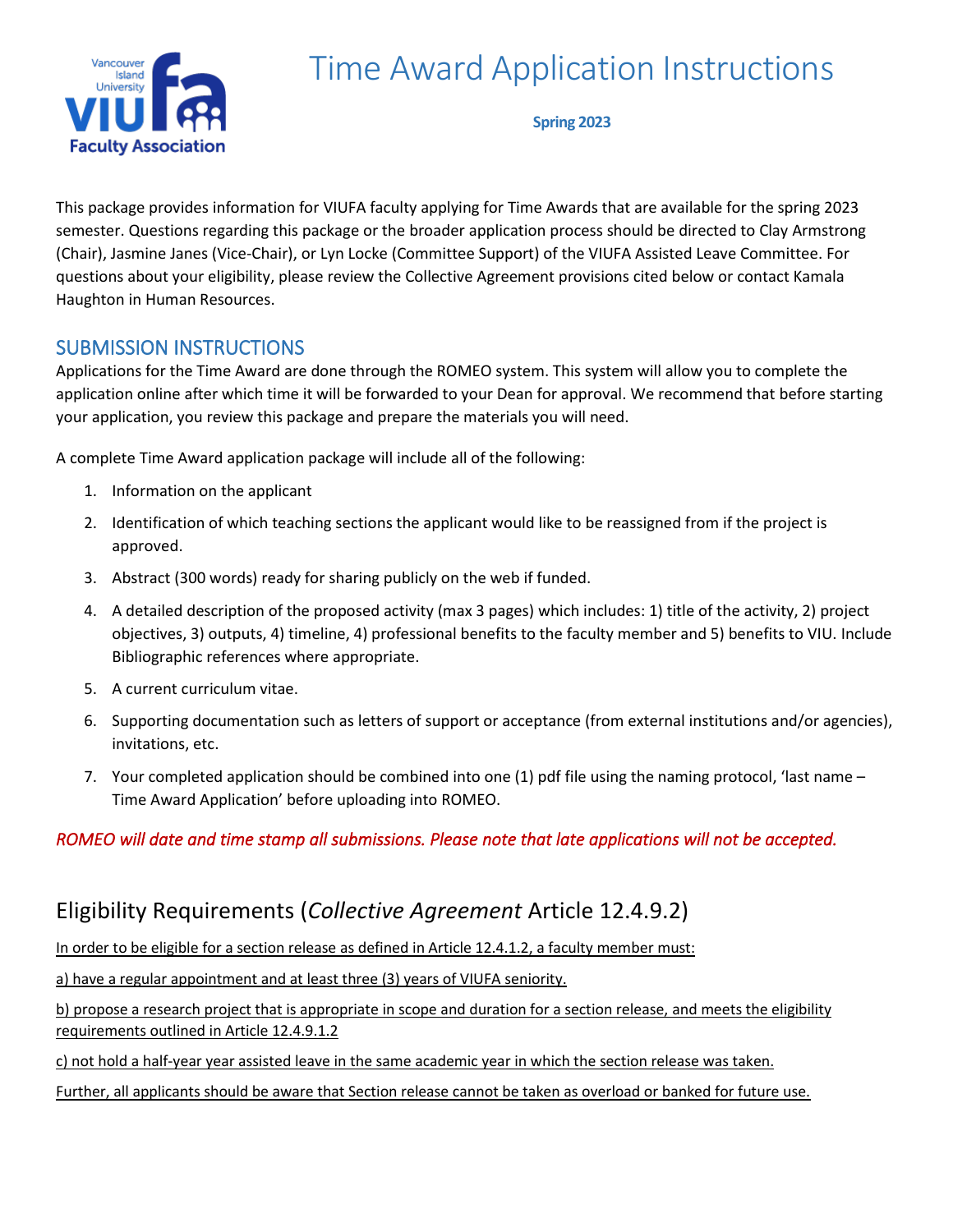#### PROPOSAL EVALUATION PROCESS

The process for securing a Time Award(s) is competitive. Each proposal is evaluated by the VIUFA Leave Committee based on eligibility requirements expressed in the Collective Agreement and how closely it meets the established criteria. Evaluation criterion has been included for your information in this package. Please note the importance of following the application instructions and including appropriate supporting documentation.

# HUMAN ETHICS AND ANIMAL CARE CERTIFICATIONS

If your assisted leave will involve research with human participants or animals, please note that it is your responsibility to explore whether ethics approval or an animal use protocol is required, and to follow the Vancouver Island University processes outlined a[t http://www.viu.ca/reb/](http://www.viu.ca/reb/) o[r http://www.viu.ca/animalcare/.](http://www.viu.ca/animalcare/)

## TIME AWARD EVALUATION CRITERIA

To assist faculty in the preparation of their applications, the Committee would like faculty to be aware that proposals will be evaluated and ranked using the following criteria:

#### Quality and Clarity

An application "headed for success" should provide an excellent summary and be marked by an overall appearance that is deemed outstanding. The applicant should:

- Use *clear, unambiguous language*. Unfamiliar terms and concepts must be defined. The proposal must be clear enough for a generalist to understand it. It is particularly important that the methodologies specific to the applicant's scholarly activities be explained carefully.
- *Establish a clear, well-conceived timeline and context* for the proposed scholarly activity. The applicant has obviously thought a great deal about the activities to be conducted during the leave and planned their schedule accordingly.
- Invest considerable time in the *clear organization and logical flow* of your proposal.
- Ensure *no errors (typos or facts)*. The proposal should show evidence that it has been proofread carefully many times.
- Present a *thoughtful, challenging, and innovative* leave proposal that *inspires confidence and sparks the interest and imagination of the review committee.* Committee members have fun reading an enthusiastically written, carefully crafted, and polished proposal!
- *Clearly establish the significance and timeliness* of the proposed scholarly activity; support with Bibliographic references
- Prepare your application with the *intended audience in mind*, i.e. the review committee. Anticipate questions and provide the answers.
- Provide a *balance between realism and ambition*. The applicant should demonstrate convincingly that the proposed scholarly activity is "doable." Specific intended outcomes should be provided.